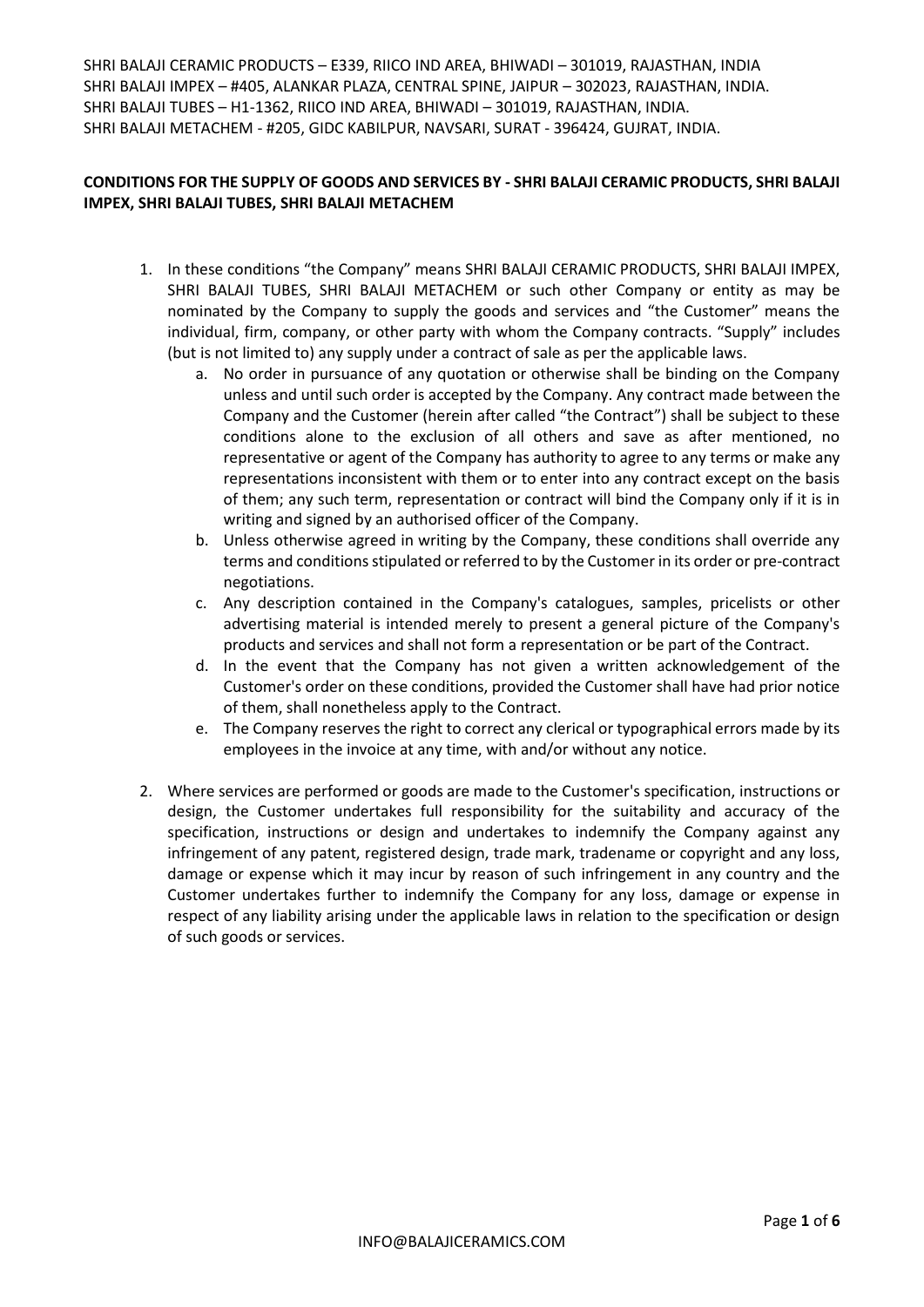- 3. Subject to any agreement to the contrary, the Company's quotations are provisional and may be altered to take account of any changes taking place, between the date of quotation and the Company's acceptance of the Customer's order, in the price of raw materials, rates of wages and other costs of production or performance or in the Customer's specification, instructions or design or in the event that the Customer orders part of the quantity of goods or services referred to in any quotation.
	- a. The Company shall be entitled to increase its prices at any time to take into account any increase in the cost to the Company for purchasing any goods or materials, manufacturing or working on or supplying any goods or services (including any such increase arising from any error or inadequacy in any specification, instructions or design provided by the Customer or any modification carried out by the Company at the Customer's request) and such increased prices ruling at the date of despatch or performance by the Company shall be substituted for the previous Contract price.
	- b. Discount Offered The Company reserves its right to offer discount in the price agreed between the Company and its Customer. Such discount, if any offered, shall be as per the pre-agreed discount scheme as explained to the Customer. It is agreed between the Company and the Customer that any discount that may be offered shall be at a pre-agreed discount rate. Such discount shall be given effect to by issuance of suitable credit / debit notes by the Company, as the case may be along with applicable taxes.
	- c. The Company shall be entitled to deliver the quantity of goods required under the Contract plus or minus 5% and the total contract price shall be adjusted accordingly.
	- d. All prices quoted shall be exclusive of Excise Duty and Sales Tax/VAT or GST as the case may be, and the Customer shall pay any and all taxes, duties and other government charges and/or levies payable in respect of the goods or services. If the Central Government and/or State Government(s) implements or revises laws in respect of Excise Duty, Sales Tax/VAT or GST inter se any Order, the Customer is required to pay the applicable Excise Duty, Sales Tax/VAT or GST with respect to the invoices issued after implementation or revision of Excise Duty, Sales Tax/VAT or GST, as the case may be. Any changes in the tax regime will be applicable for the invoices issued on or after the date of such change as notified by the Central and/or State Government(s) of India.
- 4. Unless otherwise agreed by the Company:
	- a. the Company shall deliver the goods by the means most convenient to the Company to the Customer's designated delivery point or (in the event that the Customer fails to specify a delivery point) to any address at which the Customer resides or carries on its business.
	- b. all significant risks (including those of material in transit from the Company or its supplier's works to the Customer's premises) and rewards of ownership in the goods, which the Company agrees to supply, shall transfer to the Customer on the Relevant Date as defined in the paragraph 5(c) hereof.
	- c. In case of international supply transactions the standard terms of sales as per 'Inco-Terms 2010 shall be "FREE ON BOARD" at the Indian ports. The title and risk passes to the importer once the goods are loaded into the ship/aircraft as the case may be.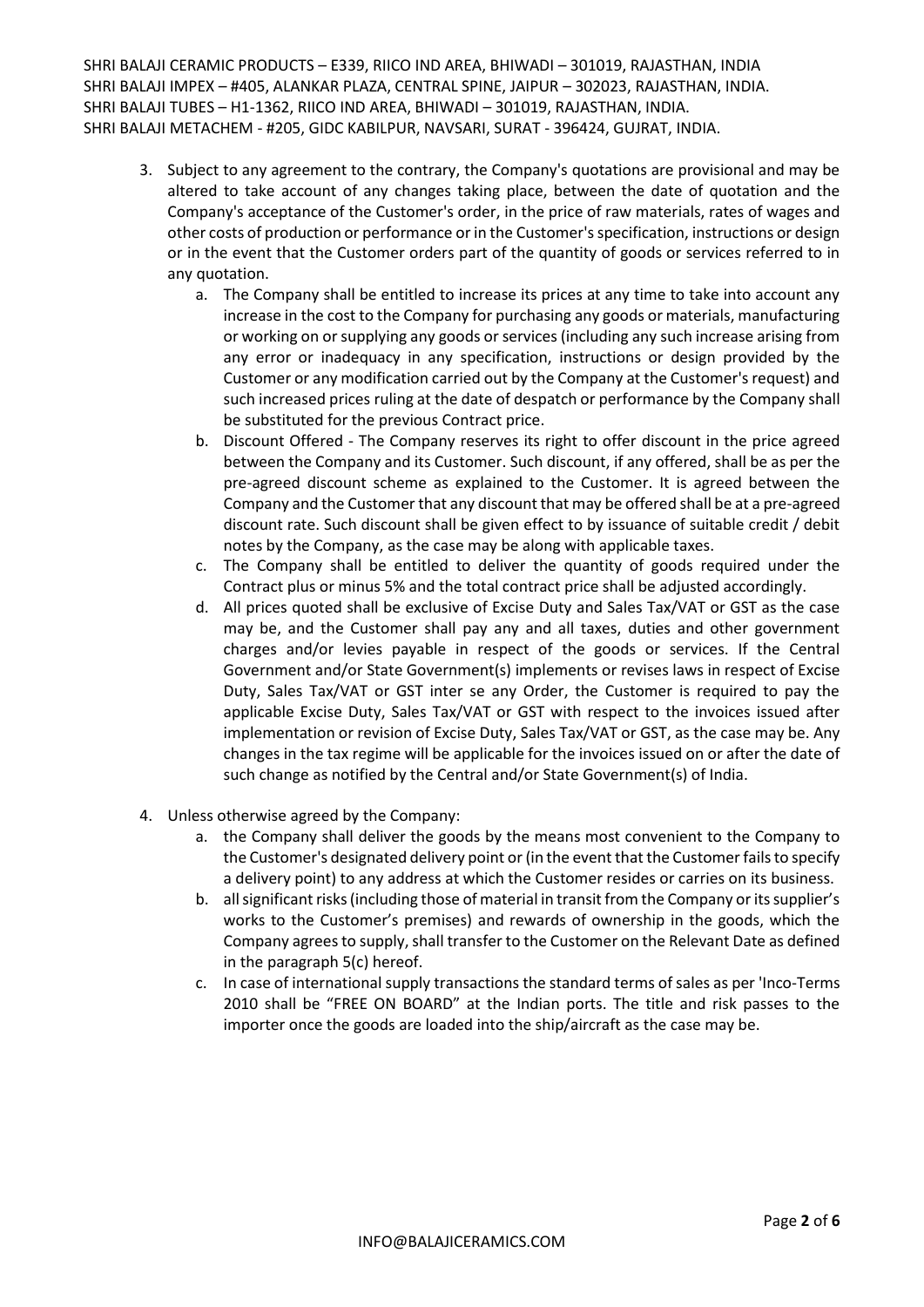- 5. The Company's standard terms of sale are ex-works the Company's Premises and applicable Incoterms 2010, and cover the following circumstances:
	- a. The Customer, its contractor or agent takes physical possession of the goods from the factory premises of the Company.
	- b. The Company despatches the goods from its premises using transport arranged, either by the Customer or, arranged by the Company on the Customer's request, but where the Customer pays the transporter.
	- c. When the terms of sales are:
		- i. ex-works the Company's premises: the Relevant Date is the date on which the goods physically leave the Company's premises.
		- ii. door delivery, the Customer takes delivery of the goods at the Customer's premises: the Relevant Date is the date on which the Customer acknowledges receipt of the goods, including but not limited to, by taking possession or signing a delivery note.
- 1. Time for payment shall be of the essence of the Contract. Without prejudice to any other rights of the Company, interest will be payable on all overdue accounts at the prevailing Prime Lending Rate of our Bank plus 1% and for the purpose of clause 6 and 8 hereof the full purchase price of goods and services shall include any interest payable hereunder:
	- d. If the Customer fail to make any payment when it becomes due or shall enter into any composition or any arrangement with his or its creditors or if being an incorporated company shall have an administrative receiver or administrator appointed or shall pass a resolution for winding up or a Court shall make an order to that effect or if there shall be any breach by the Customer of any of the terms and conditions hereof, the Company may defer or cancel any further deliveries or performance of its obligations and treat the Contract as determined but without prejudice to its right to the full purchase price for goods delivered and services supplied and damages for any loss suffered in consequence of such determination.
	- e. Cancellation of any order by the Customer will only be accepted at the discretion of the Company and in any case on condition that any costs or expenses incurred by the Company up to the date of cancellation of order and all loss or damage resulting to the Company by reason of such cancellation will be paid by the Customer to the Company forthwith. Acceptance of such cancellation will only be binding on the Company if given in writing.
	- f. A charge will be made for costs incurred by the Company due to suspension or deferment of any order by the Customer or in the event that the Customer defaults in collecting, or giving instructions for the delivery of, any goods or the performance of any services.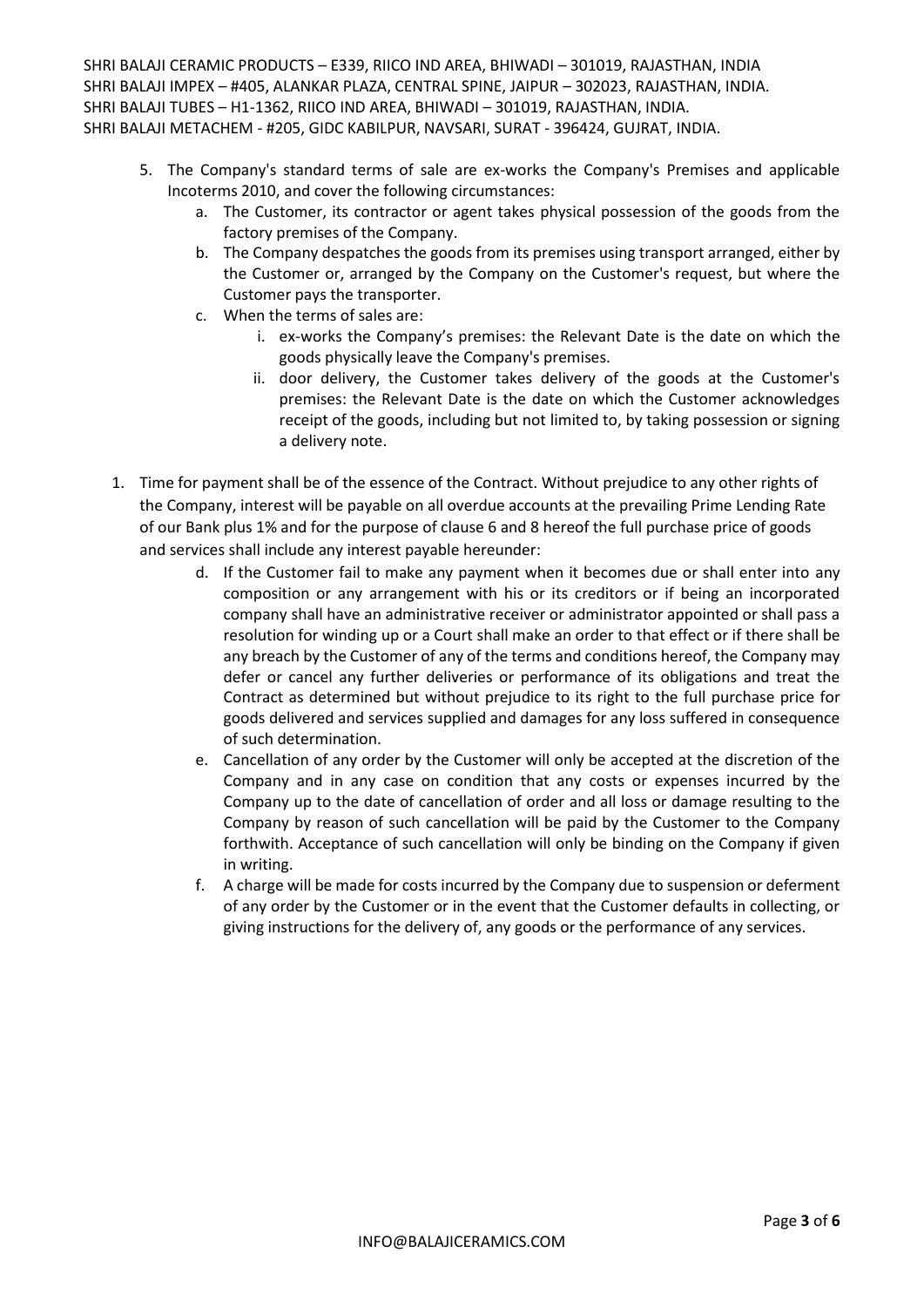- 6. Notwithstanding anything written herein to the contrary, the Buyer and the Company acknowledge and agree that the Company will not be liable for any losses or damages, whether indirect, incidental, special or consequential, in profits, goods or services, irrespective of whether or not the Buyer has been advised or otherwise might have anticipated the possibility of such loss or damage.
	- a. No claim for damage or loss of goods occurring after the Relevant Date will be entertained. Any claim arising from damage or loss of goods before the Relevant Date will only be entertained if the Customer shall have given to the Company written notice of such damage, shortage or loss with reasonable particulars thereof within 3 days after the receipt of goods or in case of total loss, within 10 days of receipt of the invoice or other notification of despatch. The Company's liability, if any, shall be limited at its sole discretion to replacing or repairing such goods or refunding the advance money or the full price, if any paid to the Company and it shall be a condition precedent to any such liability that the Customer shall if so requested have returned goods to the Company within 14 days of such request. The Customer shall not be entitled to make any claim against the Company for consequential loss arising out of such damage, shortage or loss as aforesaid.
	- b. Likewise, any claim arising from defect or deficiency in the goods or the performance of service by the Company will only be entertained if the Customer shall have given to the Company written notice of any damage inflicted or loss incurred including but not limited to the process where the goods supplied or services rendered by the Company was put into use or to the goods or material or equipment or other property that were used in the process, with reasonable particulars thereof within 3 days after the damage is inflicted or loss is incurred or in case of total loss, within 10 days thereof, if and only if, the damage is inflicted or loss is incurred within the guarantee or warranty period that was mutually agreed between the Company and the Customer. The Company's liability, if any, shall be limited at its sole discretion to replacing or repairing the goods or repeating the services or refunding the advance money or the full price, if any, paid to the Company. It shall be a condition precedent to any such liability that the Customer shall if so requested have returned goods to the Company and allowed the Company to visit its premises to inspect and take samples and to investigate the alleged defect or deficiency in the goods or services within 14 days of such request The Customer shall not be entitled to make any claim against the Company for consequential loss arising out of such defect or deficiency in the goods or the performance of the services.
	- c. The Company's liability, as stated hereinabove Clause 7(b), will arise only when the information, prescription or specification provided by the Customer, related to the nature of process, goods or machinery, for which the goods were supplied and on which the services were performed, were true and correct, before the supply of goods or start of the service. Upon investigation by the Company of the circumstances resulting in the loss or damage, where it is found that the Customer has supplied any wrong information or has resorted to suppression of facts on the nature of process, goods or machinery, which had resulted in the loss or damage, the Company will have no liability whatsoever. If the above facts come to the Company's notice at a later stage, and the Company has already indemnified the customer of the losses or damages incurred, then the Customer will be liable to pay back the amount forthwith.
	- d. The Customer warrants that it will pass on to all third parties to whom it may supply the goods, all information as to the use and safe handling of the goods as may have been provided to the Customer by the Company.
	- e. The company holds all rights to pick its supply, goods, machinery, products, for investigation purposes.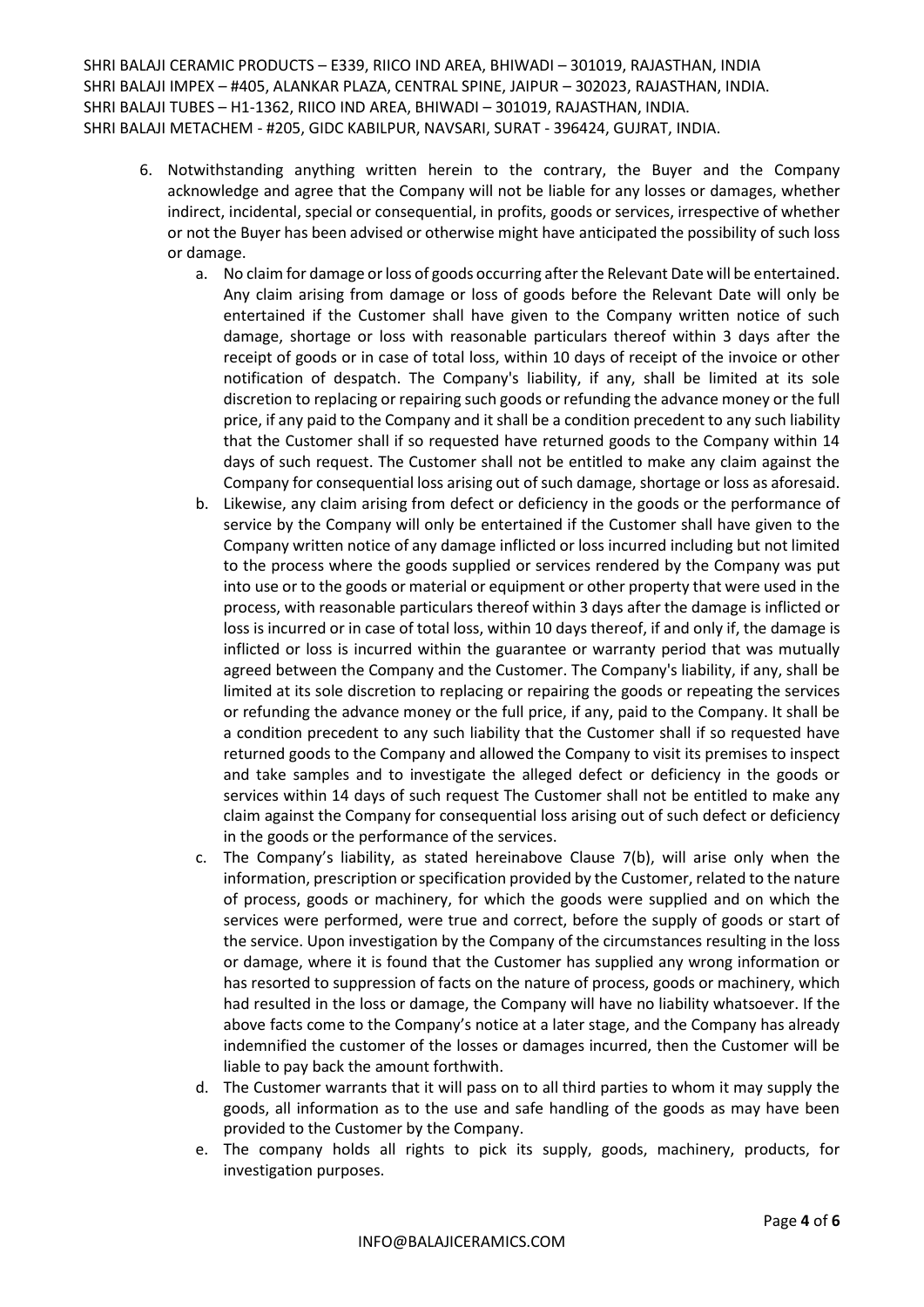- 7. The following provisions shall apply to all contracts other than International Supply Contracts and to all goods, which the Company agrees to supply to the Customer under the Contract. No failure by the Company to enforce strict compliance by the Customer with such provisions shall constitute a waiver thereof and no termination of the Contract shall prejudice, limit or extinguish the Company's rights under this paragraph.
	- a. Notwithstanding the physical delivery of the goods and the passing of all significant risks and rewards of ownership in the goods to the Customer, the Company shall retain the right to take all possible measures (including initiating appropriate legal proceedings against the defaulting Customer) or re-possess / re-claim the goods in the event the Company does not receive the full payment for the goods.
	- b. The Customer is hereby granted a license by the Company to use or incorporate the goods in any other products. The Customer is hereby licensed to sell the goods and any products incorporating any of them. The license is limited to bona-fide sale made by the Customer at an arm's length price. Such licenses granted shall be terminable forthwith at any time upon notice by the Company to the Customer.
- 8. The Customer shall maintain all appropriate insurance in respect of the goods from the date on which all the significant risks and rewards therein passes to him as hereinbefore defined. In case of international supply contracts, the insurance will be arranged by the Customer, or if specifically requested, the Company may arrange the insurance for and on behalf of the Customer, at the cost to the Customer.
- 9. The Company will use reasonable endeavors to fulfill its obligations contained in this Contract provided always that, save as provided in this Contract, the Company will not be liable for any pecuniary loss suffered by the Customer as a consequence of any breach of contract, breach of statutory duty, negligent act or omission of the Company its servants or agents in or in connection with the supply of any goods or the design or manufacture thereof or in the carrying out of any work, (including but not limited to all work done in or in connection with the supply of any services required under the Contract or the provision of any information or advice).
- 10. (a) Subject to 11(b) the Contract sets out
	- i. the entire agreement and understanding between the Customer and the Company in connection with the sale of the goods and supply of the services and shall supersede and replace all documentation previously issued by the Company purporting to set out its terms and conditions of sale; and
	- ii. the entire liability of the Company to the Customer and the exclusive remedies of the Customer against the Company under or in relation to the Contract.
	- b. Nothing in these conditions shall exclude or restrict any liability that the Company may not exclude or restrict by virtue of the applicable laws.
- 11. Unless otherwise agreed by the Company in writing the Customer shall have no rights in respect of any works or design prepared by, used by or belonging to the Company and the Customer acknowledges that it shall not acquire any rights in respect thereof and that all intellectual property rights and the goodwill associated therewith are, and shall remain vested in the Company.